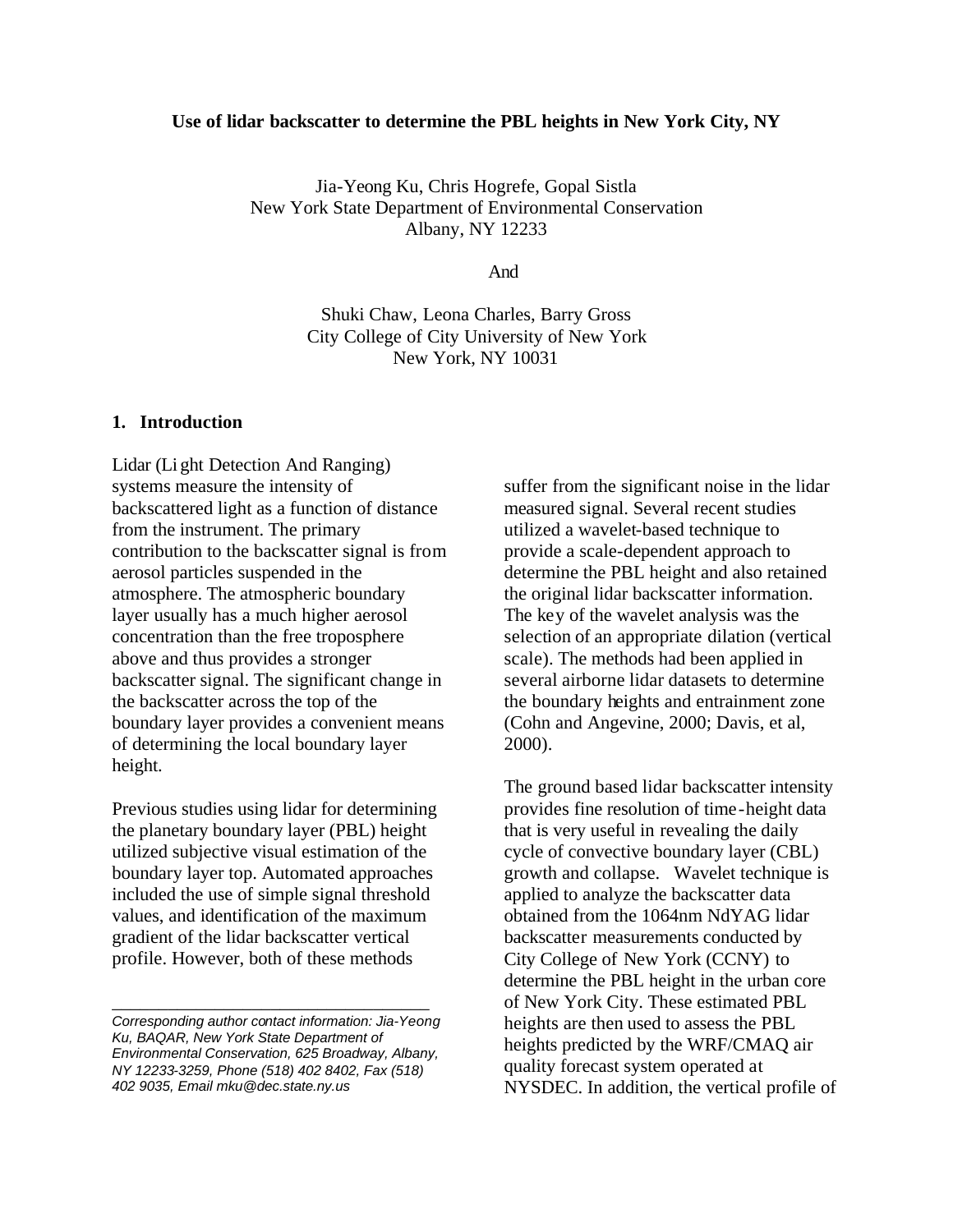lidar backscatter is used to compare with the CMAQ simulated vertical distribution of extinction coefficients.

# **2. Method**

The analysis method is the wavelet covariance transform of the lidar backscatter profile. A local maximum in the covariance transform profile identifies a step change in the lidar backscatter signal as the top of boundary layer. Figure 1 shows the behavior of the lidar backscatter covariance transform as a function of dilation. The covariance transform at small dilation is dominated by uncorrelated noise in the lidar backscatter profile and as the dilation scale increase, the physical gradients are more pronounced. The key of the wavelet analysis is the selection of an appropriate dilation (Brooks, 2003; Cohn and Angevine, 2000; Davis, et al, 2000). For an ideal clear sky well mixed convective condition, the mean backscatter is near constant both within and above the boundary layer, the method works well provided a sufficiently large enough dilation to distinguish the transition zone from small-scale variability in the lidar signal.

The method would overestimate the boundary height during the morning hours when boundary layer was shallow and overlaid by a residual layer of high aerosol concentration from the previous day. The wavelet method may recognize the upper boundary of the residual layer as the top of CBL because it represents the largest decrease in the backscatter data. The wavelet analysis could be improved to reveal the multiple layer structure of the boundary layer by identifying the local maxima higher than a threshold value in the wavelet transform of the backscatter.



Figure 1: The wavelet covariance transform at various values of the dilation.

## **3. Data**

In order to assess the WRF/CMAQ forecast system predictions regarding both PBL heights and aerosol profiles within the PBL, we have made comparisons between the vertical aerosol profiles obtained from the

| <b>Transmitter</b>                   |                                                           | <b>Receiver</b>                                   |                                                                              |
|--------------------------------------|-----------------------------------------------------------|---------------------------------------------------|------------------------------------------------------------------------------|
| Laser                                | <b>Q-Switched Nd: YAG</b><br>Infinity 40-100              | <b>Telescope</b><br><b>Aperture</b>               | <b>Newtonian telescope</b><br>20 " (50.8 mm)                                 |
| Wavelength                           | 1064, 532, 355 nm                                         | <b>Focal length</b>                               | 70 " (1778 mm)                                                               |
| <b>Energy/pulse</b>                  | 500 mJ at 1064 nm<br>250 mJ at 532 nm<br>200 mJ at 355 nm | <b>Detectors</b><br>532 nm<br>355 nm<br>$1064$ nm | <b>Hamamatsu</b><br><b>PMT: R758-10</b><br><b>PMT: R758-10</b><br><b>APD</b> |
| <b>Pulse</b><br><b>Duration</b>      | 3.5 ns at 1064 nm<br>3 ns at 532, 352 nm                  | Data<br>acquisition                               | <b>LICEL TR 40-160</b>                                                       |
| <b>Repetition</b><br>rate            | $0.1 - 50$ Hz                                             | <b>Photon</b><br><b>Counter</b>                   | <b>LICEL TR 40-160</b>                                                       |
| <b>Harmonic</b><br><b>Generators</b> | Quanta Ray HG-1                                           |                                                   |                                                                              |

#### **Table 1. Lab Based Lidar Specifications**

CMAQ model and the multiwavelength Lidar system at CCNY which provides aerosol vertical backscatter profiles. The basic details of the lidar transmitter and receiver systems are presented in Table 1 and can provide aerosol backscatter profiles at the laser wavelengths of 355nm, 532nm and 1064nm. To eliminate the difficulties in separating the molecular contribution from the aerosol contribution, the 1064 nm channel is optimal. The resultant backscatter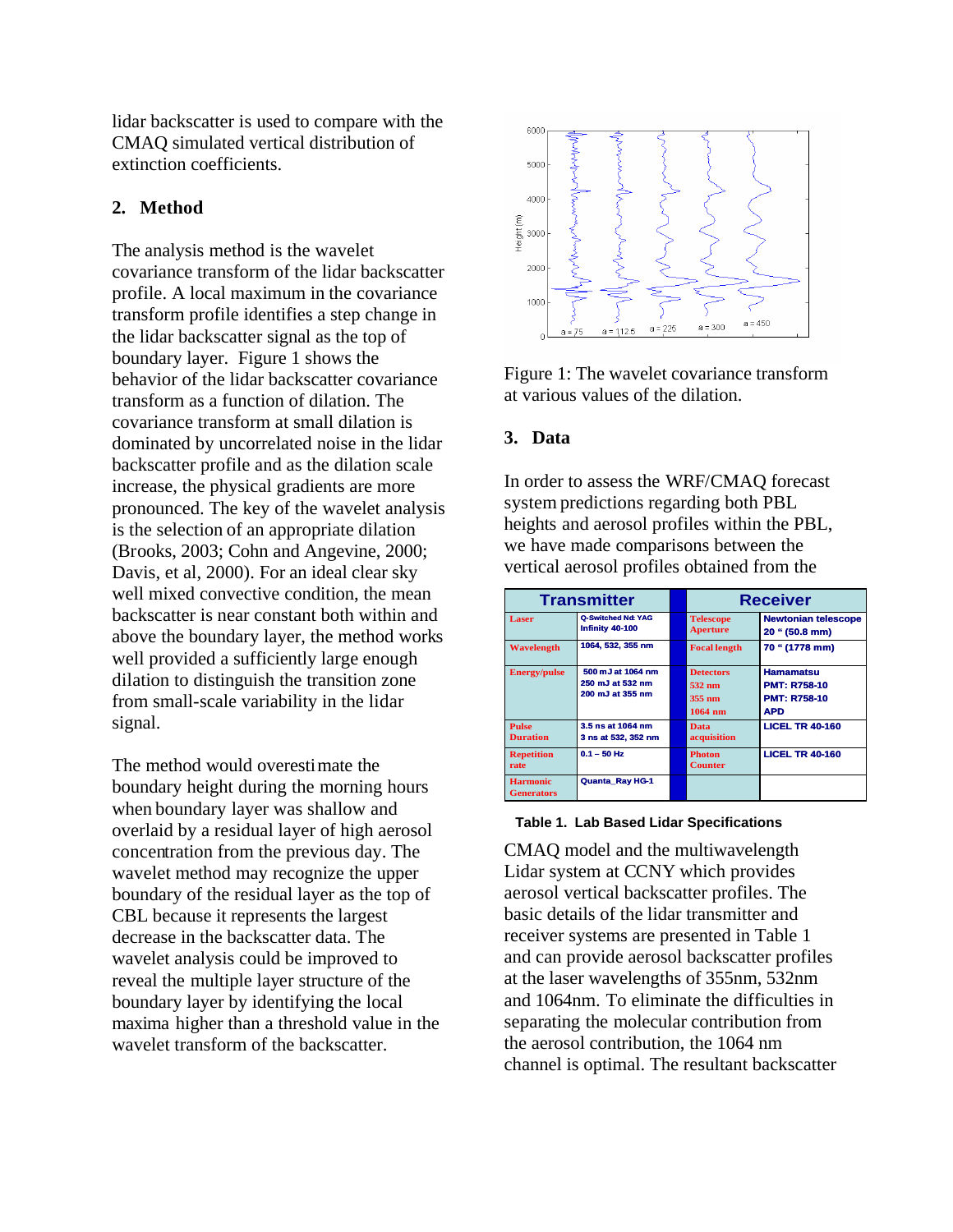profiles are given with temporal resolution of 1 minute and vertical scale of 37.5 meter.

The detail setup of the WRF/CMAQ air quality forecast system was in (Hogrefe, et al., in press). Briefly, the forecast system domain covered the east of the US and operated at 12 km horizontal grid and 22 vertical layers. PBL heights were directly calculated from WRF model. The extinction coefficient was calculated based on the CMAQ prediction of  $PM_{2.5}$  concentrations and WRF prediction of relative humidity (Malm et al, 1994).

## **4. Results**

## **4.1 Boundary Layer Height**

The lidar backscatter and the boundary layer height as derived from each single lidar backscatter signal for July 31, 2006 are shown in Figure 2. The boundary layer is outlined clearly with a decrease in intensity at the top of the CBL. The darkest regions at the top of CBL in the afternoon hours are strong backscatter from clouds. Based on the analysis, the data shows two separate aerosol layers from 11:00 to 13:00 (Figure 2b). The upper layer (residual layer from previous day) descended from about 2000 m at 11:00 to about 1200 m at 13:00, while the lower layer expanded from 500 m at 11:00 until both layers merged at 13:00. The WRF predicted PBL heights (black ?) showed steady increased from 500 m at 11:00 and reached about 1500 m as the CBL fully developed. From 11:00 to 13:00 when lidar signal showed two separated layers, the WRF predictions tended to match the lower boundary layer from lidar data that should be considered more representative of the mixing layer height in the morning. In this July 31, 2006 case, the WRF predicted PBL heights matched the lidar backscatter measurements pretty well.



Figure 2: (a) Lidar backscatter image of July 31, 2006 at CCNY; (b) Temporal development of the boundary structure derived from lidar backscatter data and PBL heights predicted by WRF model (black ?).

## **4.2 Lidar Backscatter and CMAQ extinction coefficient comparison**

The high temporal and vertical resolution of the lidar backscatter data has a potential to provide the measurement of the development of the boundary layer structure. In this study, we performed a comparison between the vertical profiles of extinction coefficient by the CMAQ simulation and the lidar backscatter to demonstrate the CMAQ in simulating the evolution of the boundary layer.

The Lidar backscatter data were one minute in temporal and 37.5 meter in vertical resolution. The CMAQ were setup with 22 vertical layers from 20 meter to about 15 km with hourly data of extinction coefficients. To make the comparison, hourly lidar backscatter data were calculated by averaging the signals that fall within the same hour. The missing data were ignored that each hour may contain different number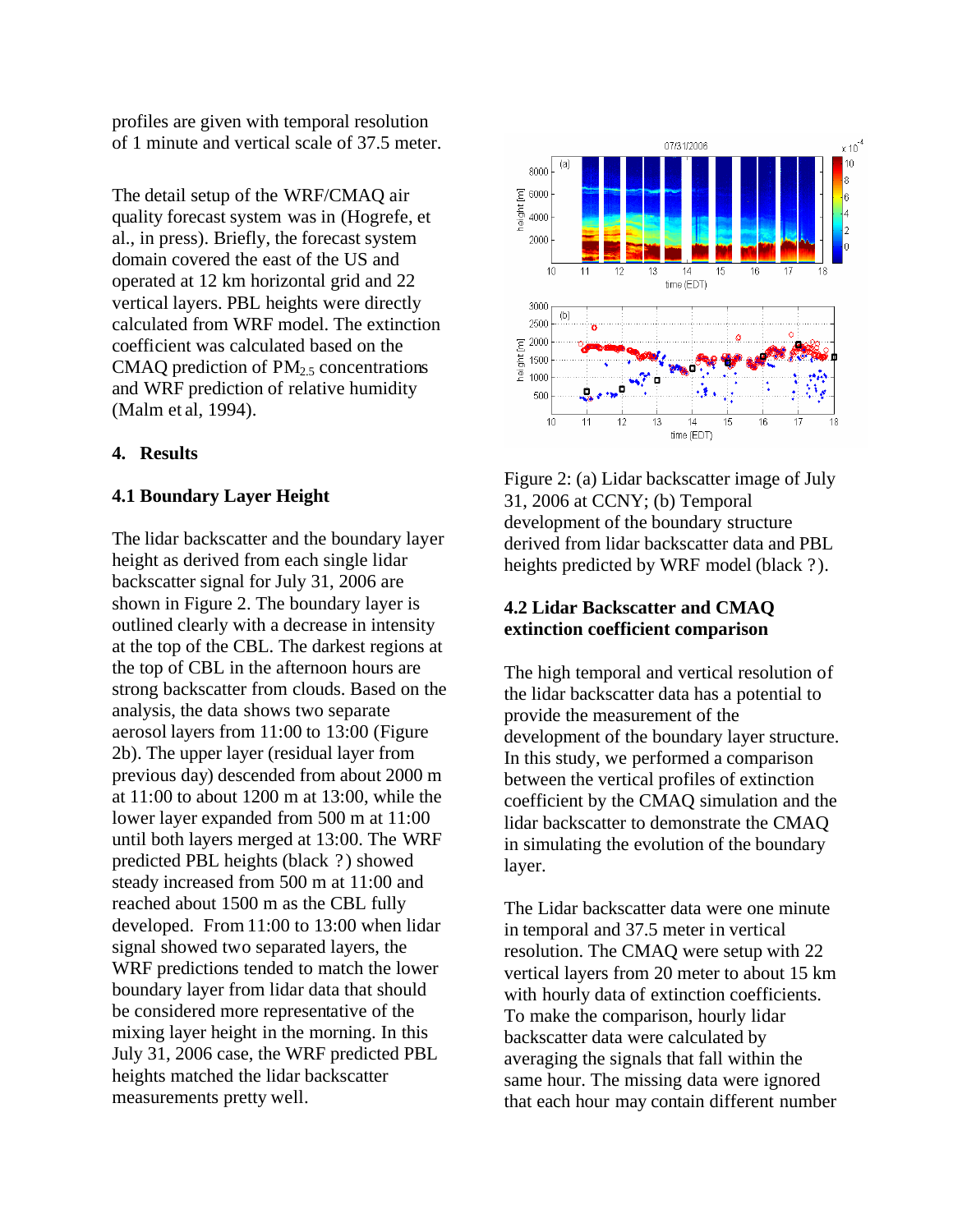of lidar signals. The hourly averaged lidar data were then averaged vertically according to the CMAQ vertical layers. It must be emphasized that this is a qualitative comparison, since the extinction coefficient is not exact the same as the measurement of lidar backscatter. The similarity is that both extinction coefficient and lidar backscatter reflect the aerosol and humidity loading in the atmosphere.

Figure 3 shows the scatter plot comparison of the averaging lidar backscatter and the CMAQ extinction coefficient for July 31, 2006 from 10:00 to 17:00 (EDT) for data within the range of about 300 m to 5 km only. The correlation coefficients ranged form 0.08 at hour 17:00 to 0.96 at hour 15:00. The low correlation coefficient of hour 14:00, 16:00 and 17:00 were due to high lidar backscatter value from cloud contamination.



Figure 3: Comparison of the vertical profile of lidar backscatter (H-axis) and CMAQ calculated extinction coefficients (V-axis) for July 31, 2006.

#### **5. Conclusions**

We applied the wavelet transform technique to the lidar backscatter data measured in the New York City for analyzing the depth of the convective boundary layer. The aerosol

residual layer was also clearly delineated using this method. The observed PBL heights by lidar data were used to assess the predicted PBL heights from the WRF/CMAQ air quality forecast system. The results indicated that the model predicted the development of the PBL heights pretty well in comparing with the observed data.

The lack of vertical information of aerosol makes it difficult to assess the performance of PM model simulations. The high temporal and vertical resolution of lidar data may have the potential to provide the data for model assessment. It is important to develop mutual parameters of the lidar measurements and model outputs that can be used for quantitative comparisons.

## **6. REFERENCE**

Brooks, Ian M., 2003: Finding boundary layer top: Application of a wavelet covariance transform to Lidar Backscatter Profiles. J. of Atmos. and Oceanic Technol., 20, 1092 – 1105.

Cohn, S.A., and W.M. Angevine, 2000: Boundary-layer height and entrainment zone thickness measured by lidars and wind profiling radars. J. Appl. Meteor., 39, 1233 – 1247.

Davis, K.J., N. Gamage, C.R. Hagelberg, C. Kiemle, D.H. Lenschow, and P.P. Sullivan, 2000: An objective method for deriving atmospheric structure from airborne lidar observations. J. Atmos. Oceanic Technol., 17, 1455 – 1468.

Hogrefe, C. W. Hao, K. Civerolo, J.-Y. Ku, R.S. Gaza, L. Sedefian, G. Sistla, K. Schere, A. Gilliland, and R. Mathur, Daily photochemical simulations of ozone and fine particulates over New York State: Findings